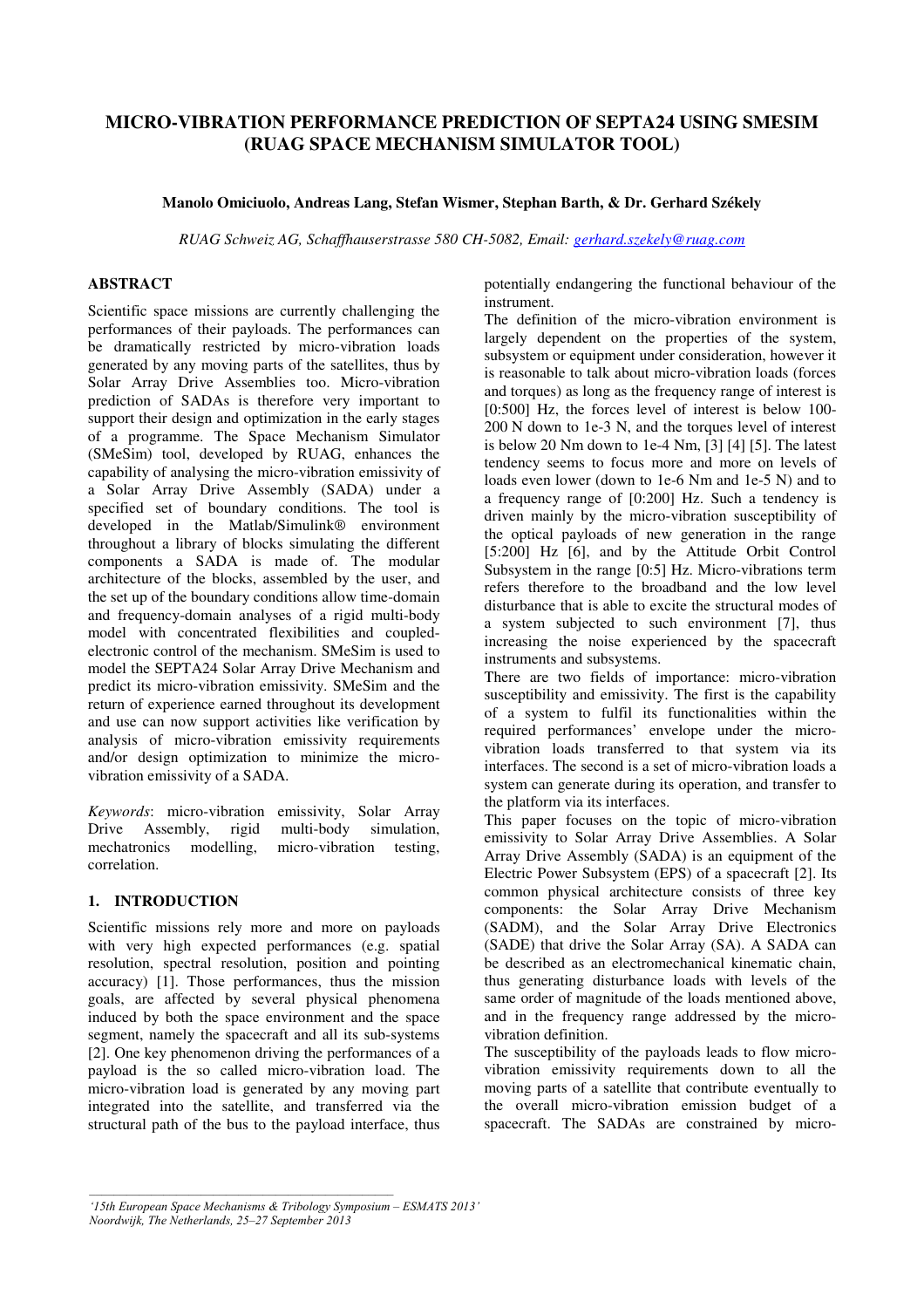vibration emission requirements more and more stringent, to be verified by analysis and/or by test. Tab. 1 provides an example of requirement flowed down to SADA level.

*Table 1.Example of micro-vibration emission requirement for a SADA.* 

| <b>Frequency</b><br>[Hz] | <b>Torque</b><br>around<br>rotation<br>axis FFT<br>[Nm] | <b>Torque</b><br>around<br>other axes<br><b>FFT</b> [Nm] | <b>Forces</b><br>FFT <sub>[N]</sub> |
|--------------------------|---------------------------------------------------------|----------------------------------------------------------|-------------------------------------|
| $0 - 0.05$               | $<5e-5$                                                 | $<$ 1e-6                                                 | $<$ 1e-5                            |
| $0.05 - 1$               | $<$ 5e-4                                                | $<$ 1e-6                                                 | $<$ 1e-5                            |
| $1-5$                    | $<5e-2$                                                 | $<$ 1e-6                                                 | $<$ 1e-5                            |
| $5 - 35$                 | $5e-3$                                                  | $<$ 1e-6                                                 | $<$ 1e-5                            |
| 35-100                   | $<$ 2e-4                                                | $<$ 1e-6                                                 | $<$ 1e-5                            |

The verification of the micro-vibration requirements by test implies the availability of facilities enabling the measurement of very low level loads in a frequency range highly sensitive to any surrounding disturbances (e.g. subways or trains if passing close to the facility, air conditioning systems, electrical net, other tests). Moreover the lowest micro-vibration emissivity levels (as per Tab. 1) could easily fall in the noise range of the facility, thus weakening the reliability of any measurement [3]. Moreover the tribology aspects intrinsically present in a space mechanism [10] (e.g. lubrication), would require to test the system in the worst case environmental conditions of the mission (e.g. temperature range, vacuum pressure, free fall gravity field). References [3] and [8] present the European state of the art in terms of best micro-vibration facilities available now. Tab. 2 summarizes the current capabilities versus the needs identified for the near midterm space mission micro-vibration field of investigation and testing.

|  |  |  | Table 2. Current capabilities versus needs. |
|--|--|--|---------------------------------------------|
|--|--|--|---------------------------------------------|

| <b>Feature</b>                       | <b>Current</b>     | Need                     |  |  |
|--------------------------------------|--------------------|--------------------------|--|--|
| Temperature                          | Ambient            | Cold                     |  |  |
| Pressure                             | Soft vacuum        | Vacuum                   |  |  |
| Mission gravity<br>field             | 1g gravity         | Free fall                |  |  |
| Frequency range                      | 2-3 up to $500$ Hz | $1e-2$ up to $500$<br>Hz |  |  |
| Lowest reliable<br>force resolution  | $1e-3$ N           | $1e-5$ N                 |  |  |
| Lowest reliable<br>torque resolution | $1e-4$ Nm          | $1e-6$ Nm                |  |  |
| Measurement                          | 5% in the          | 5% in the full           |  |  |
| accuracy                             | allowed ranges     | ranges                   |  |  |

Central point of this paper is to present the process adopted to improve the capability of verifying microvibration emissivity requirements of a SADA by

analysis. The process is implemented exploiting the current capabilities of the available test facility at ESTEC [3], adopting RUAGs simulator tool called SMeSim (Space Mechanism Simulator) capable of simulating a SADA under its operational conditions, and correlating the simulation results against real measurements carried out on a SEPTA24 SADM [9] controlled in full step and in micro-step mode.

# **2. THE SMESIM TOOL**

#### **2.1. Introduction**

A SADA is usually built out of the following components:

- SADE;
- $SADM$ 
	- o Chassis/Structure;
	- Motor (a permanent magnet stepper motor for the SEPTA24);
	- o Gear Box (a Harmonic Drive 1:160 for the SEPTA24);
	- o Slip Ring Assemblies (for the Power and the Signals);
	- o Position Sensors (a potentiometer and a reset switch for the SEPTA24);
- Mechanical interface the SA (Solar Array) is fixed to.

Thanks to its modularity the SMeSim tool can simulate any parameterized electromechanical mechanism like a SADA relying on the same philosophy a rigid multibody with concentrated flexibilities model is built with. The flexibilities represent:

- Joints (e.g. coupling flexibilities);
- Torsion body flexibility by means of splitting the body into two rigid body linked through a spring and a damper (torsional eigen-mode).

The SMeSim tool can be used to perform the following analyses:

- Time-domain analyses;
- Frequency-domain analyses;
- Micro-vibration analyses: a post-processing routine allows the user to represent the microvibration emissivity loads (forces, torques, FFTs) at the SADM interface to the spacecraft, as well as the parameterization allows the execution of sensitivity analyses and/or DoE to identify the major contributing parameters which is part of this paper;
- Motorization analyses.

#### **2.2. Functional Architecture of the SMeSim Tool**

The SMeSim tool is conceived first at functional level as a Dynamics Performance Model (DPM). The IDEF0 (Integrated DEFinition for Functional Modelling [11]) model of the tool is driven by the key function of the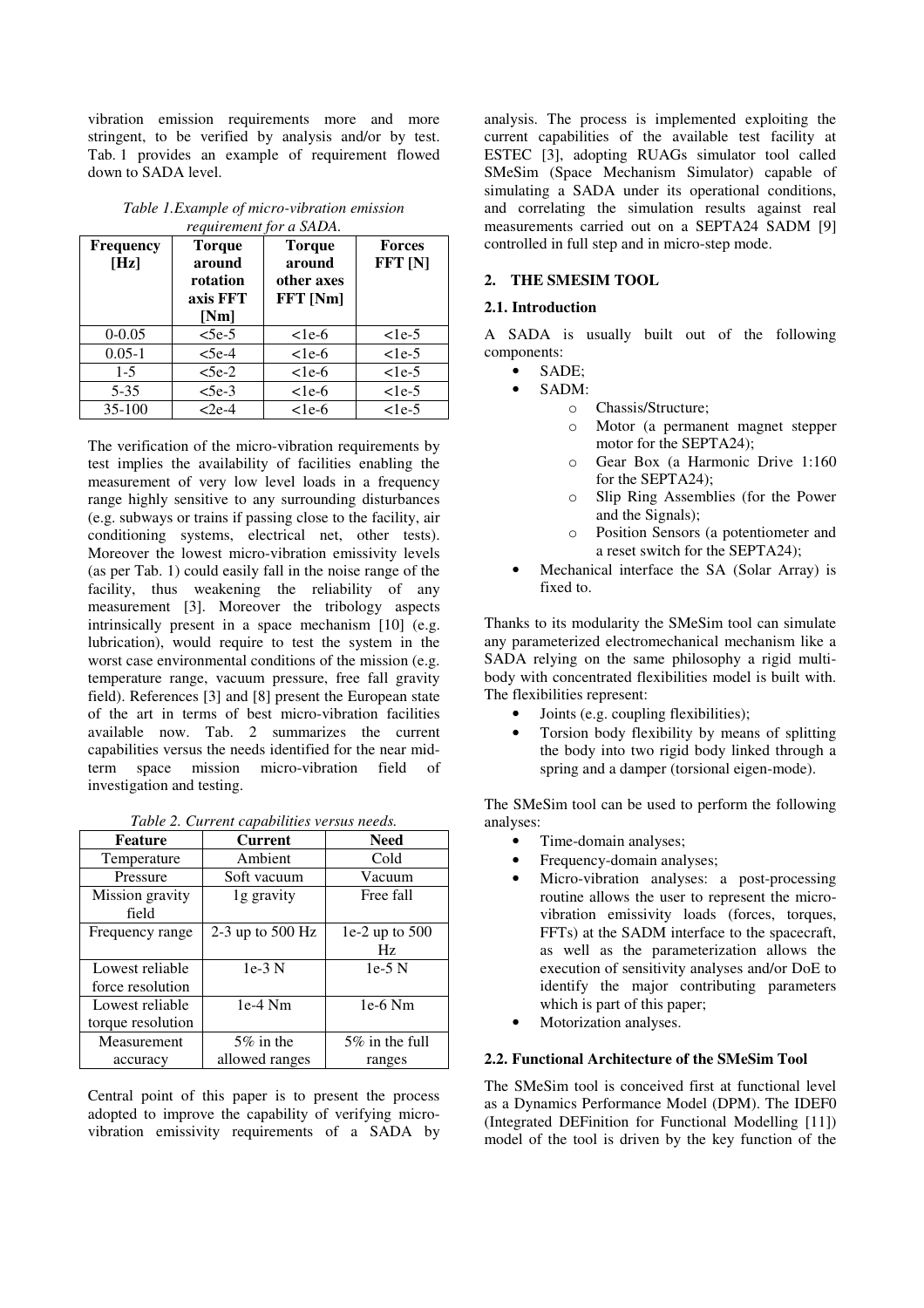tool, that is to provide its services. The decomposition of this key function leads to the representation of Fig. 1, where the function "simulate SADA/SA" can be further decomposed down to "simulate SADE", "simulate SADM", and "simulate SA". The decomposition of "simulate SADM" leads to the representation of Fig. 2.



*Figure 1. IDEF0 Chart of SMeSim Tool.* 



*Figure 2. IDEF0 Chart of a SADM.* 

The IDEF0 approach helps in the preliminary identification of shortfalls (absence of needed functionalities) and overlaps (redundancy in functionalities). The functional charts is used to trace the use case scenarios (operational view) of the tool onto the functional view, thus verifying the solution (the tool) addresses properly the needs identified in the early phase of its realization.

### **2.3. Model Based Software Engineering of SMeSim**

The design and implementation of the SMeSim tool is realized in the Matlab/Simulink® block diagram environment. The design technique is driven by the need to make the simulator easily used for further Hardware-in-the-Loop (HITL) simulations. Therefore a fixed time step size solver is selected to avoid problems of missing error conditions if C-codes is generated or a real-time simulation (e.g. Hardware-in-the-loop, rigs) is executed. On the other hand the fixed step size solver can generate integration problems each time the dynamic behaviour of a model changes rapidly (e.g. friction models, non linearity models). The selection of a suitable time step size is therefore a key aspect of the simulation to:

- Avoid numerical integration problems due to non linearity models;
- Catch all the meaningful physical phenomena frequencies modelled without aliasing.
- Avoid any memory allocation error due to the storage capability of Matlab/Simulink® *\*.mat* files.

A SADA has to perform continuous rotations at different speeds (for a GEO Orbit the nominal speed is of 1 rev/day at the output of the SADA). The microvibration frequency range of interest is [0:500] Hz, therefore a time step frequency of at least 10 kHz is recommended and applied.

A library of blocks simulating the SADA components is built. The multi-domain simulation of a SADA is based on the recombination of the blocks keeping the following approach:

- States are always transferred in forward from a block to the next one;
- Generalized forces are always transferred in feedback from a block to the previous one.

In such a way a block *j* is linked to the block *j-1* and *j+1* only as shown in Fig. 3. The approach just mentioned eases the implementation of a component-bycomponent modelling. That helps the correlation to breadboard mechanisms (e.g. a breadboard with a motor and the gear box only can be easily reproduced by the tool simply hiding the effect of the blocks simulating the other components of the chain, slip rings and solar wing) test results.



*Figure 3. Topology Approach for the SMeSim tool.* 

The following components are modelled and represented by a Simulink® block:

- Permanent Magnet Stepper motor:
- Driver Electronics (SADE);
- Gear Box (Harmonic Drive) and Ball Bearings;
- Slip Rings (Power and Signal);
- Flexible Body Appendage (Solar Array).

### *2.3.1. Stepper Motor*

The Permanent Magnet Stepper Motor is modelled by Eq. 1 [12]:

$$
J_r \cdot \ddot{\boldsymbol{\varphi}} + b_m \cdot \dot{\boldsymbol{\varphi}} + T_{mh} \cdot \frac{\dot{\boldsymbol{\varphi}}}{|\dot{\boldsymbol{\varphi}}|} = T(\boldsymbol{\varphi}, i_j) + T_d - T_L \quad (1)
$$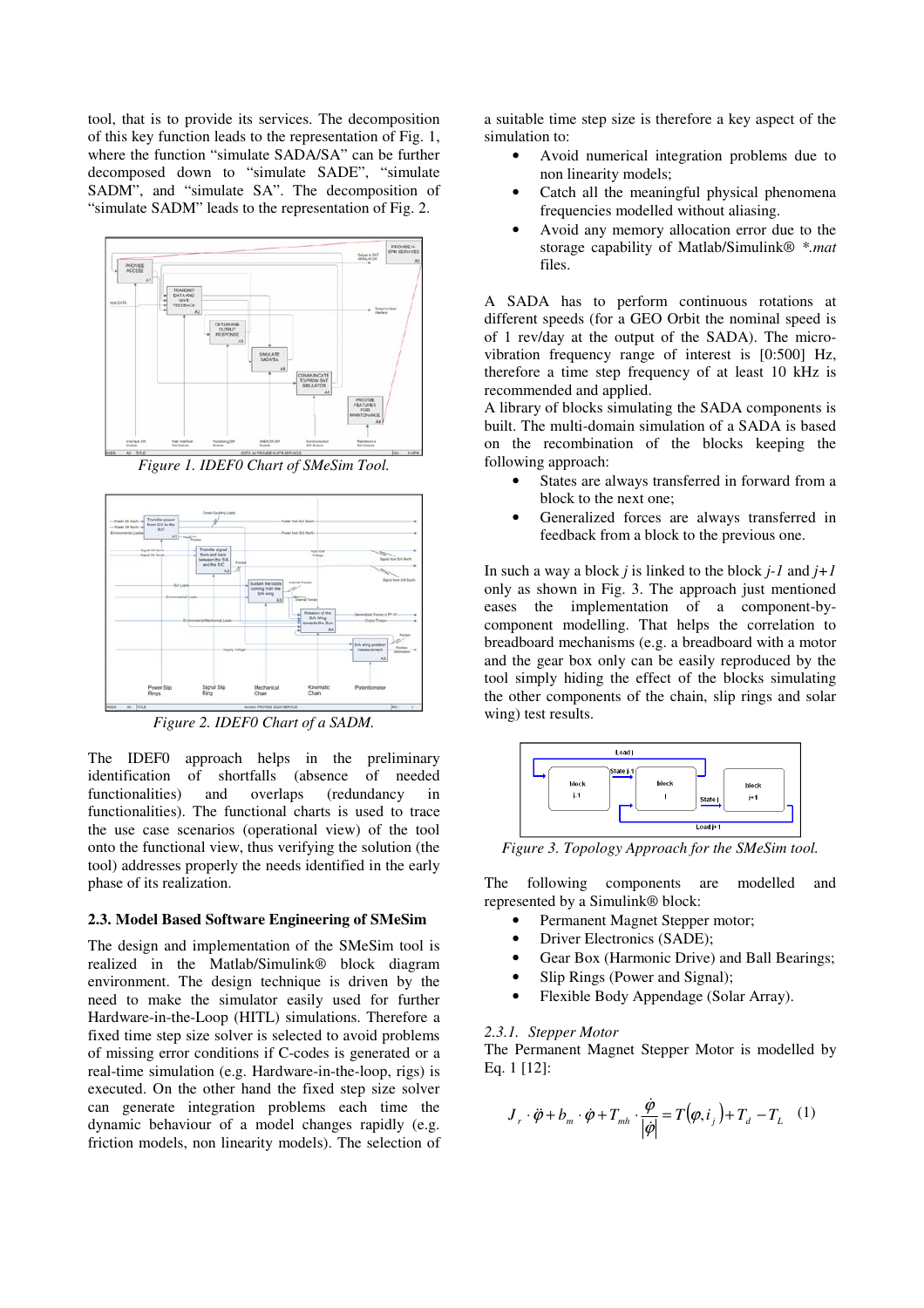The state of the rotor is represented by the angular position, the angular velocity, and the angular acceleration  $\{\varphi, \dot{\varphi}, \ddot{\varphi}\}\)$ . The following contributors and dependencies are modelled:

- Rotor inertia  $J_r$ ;
- Motor mechanical and electrical damping constant  $b<sub>m</sub>$ ;
- Magnetic hysteresis factor  $T_{mh}$ ;
- Detent torque  $T_d$ ;
- Torque saturation against current *T\_L*;
- Temperature dependencies of the electrical parameters [13].

The electrical circuit of one of the coil (*j*) of the Stepper Motor is modelled by Eq. (2), taking into account the resistance of the coil  $(R)$ , the inductance  $(L)$ , and the counter-electromotive force (*Vemf*) [12].

$$
V_j(t) = R \cdot i_j(t) + L \cdot \frac{di_j(t)}{dt} + V_{emf,j}(t) \qquad (2)
$$

The block simulating the Permanent Magnet Stepper Motor receives the commanded voltage from the foregoing block (SADE), and the load from the next block (Gear Box). It provides with a set of parameters among which the state  $\{\varphi, \dot{\varphi}, \ddot{\varphi}\}\)$  is transmitted to the next block.

#### *2.3.2. Drive Electronics*

The Drive Electronics is modelled taking into account the different control modes a Stepper Motor can undergo:

- Voltage control full step mode;
- Current control full step mode;
- Current control micro step mode.

The voltage control full step mode is realized through a look-up table in which the parameter *width* is used to select the amount of duty cycle used, and *pstep* is used to associate the step size. The voltage signal, *Vpeak*, is an input to the Stepper Motor block.

The current full step control mode is realized by means of a similar look-up table using *Ipeak* instead of *Vpeak*. The generated reference current law is processed by the SADE block currently modelled as a Proportional Integrative (PI) control loop. The SADE generates the right voltage signal to command the Motor minimizing the error between the current reference signal (*Ipeak*) and the coil current signal  $(I_1 \text{ and } I_2 \text{ of Eq. (2)}).$ 

The current micro step control mode is realized using Eq. 3 to generate the reference signal as a function of the simulation time  $(t_{sim})$ , and the motor frequency  $(f_m)$ .

$$
I_1 = I_{peak} \cdot \cos\left(\frac{2 \cdot \pi}{4} \cdot f_m \cdot t_{sim}\right)
$$
 (3)  

$$
I_2 = I_{peak} \cdot \sin\left(\frac{2 \cdot \pi}{4} \cdot f_m \cdot t_{sim}\right)
$$

The reference current signal is then transformed from continuous to discrete form by means of the desired number of microsteps.

#### *2.3.3. Gear Box*

The Gear Box (a Harmonic Drive for SEPTA24) and the bearings are modelled taking into account the following phenomena [14]:

- Compliance of the gear box;
- Friction of bearing sets;
- Friction of the gear-tooth meshing;
- Structural damping of the gear box;
- Backlash or play among teeth (almost negligible for a Harmonic Drive).

The Harmonic Drive of the SEPTA24 SADM is ideally conceived as a box with two inputs and two outputs (as shown in Fig. 4), respectively:

- Wave Generator angle displacement and rate,  $\varphi_{\scriptscriptstyle wg}$ ,  $\dot{\varphi}_{\scriptscriptstyle wg}$  (input);
- Flex Spline torque, or better said, the external load coming from the next body,  $T_f$ <sub>s</sub> (input);
- Flex Spline angle displacement and rate,  $\varphi_{fs}, \dot{\varphi}_{fs}$ <sub>(output);</sub>

• Wave Generator torque, or better said the load acting on the motor rotor,  $T_{wg}$  (output);

The motor rotation is clearly an input because it is transmitted through the Wave Generator by a reduction mechanism to the flexible spline. However the amount of torque transmitted through the system is governed by the amount of torque applied to the flex spline [14]. The statement can be understood assuming no output torque, no friction and losses. The input torque is necessarily zero. This statement has a general validity over all the gear box systems [14].



*Figure 4. Ideal Harmonic Drive of the SEPTA24.* 

The complete model takes into account the following phenomena:

- Friction due to input SADM ball bearings, as a contribution of static and viscous friction;
- Friction due to wave generator ball bearing (input ball bearing), as a contribution of static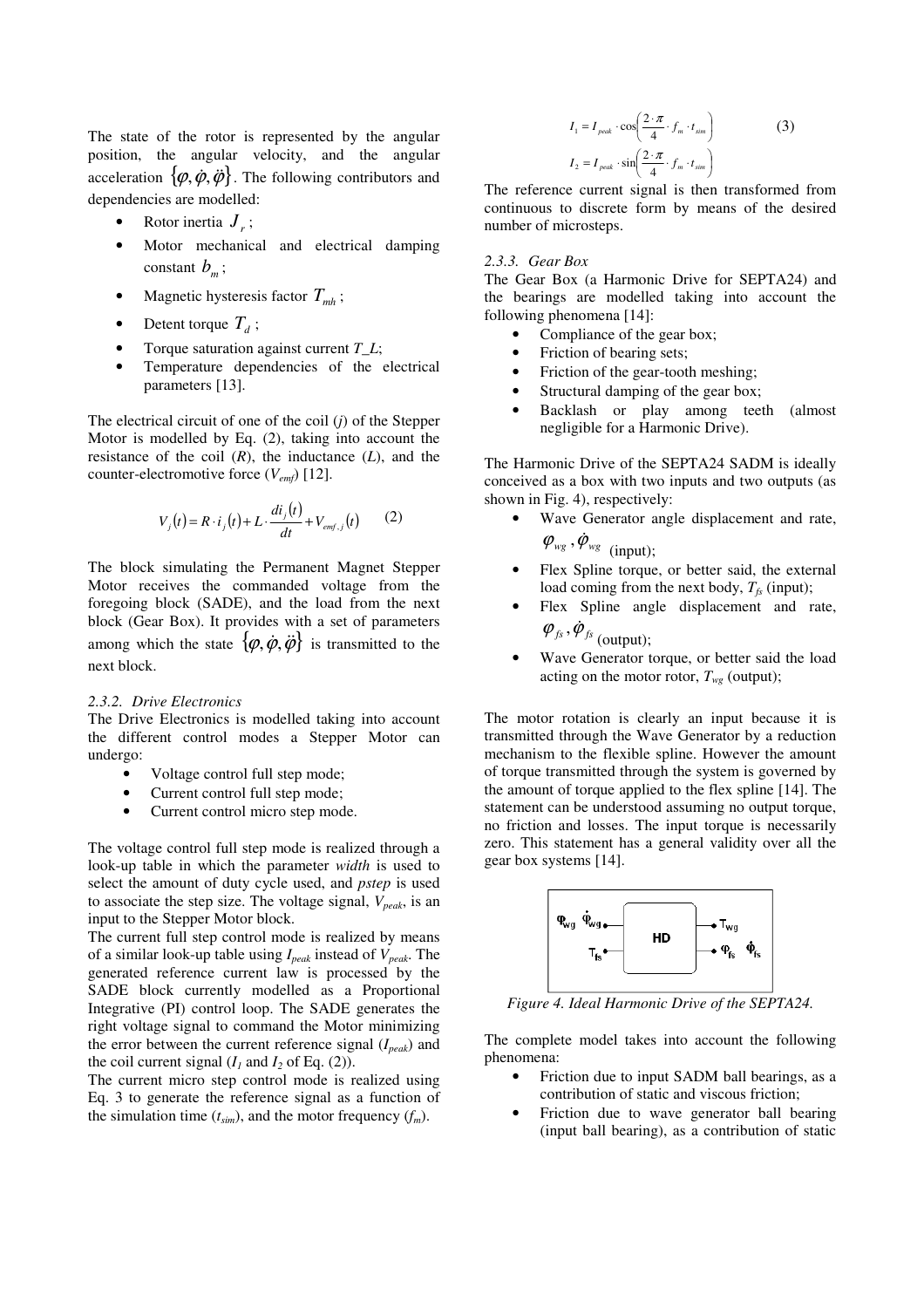and viscous friction  $(T_f_1$  in Fig. 5);

- Friction due to gear-tooth meshing, as a contribution of Stribeck, static and viscous friction ( $T_{f2}$  in Fig. 5);
- Structural damping of the flex spline (*Tst* in Fig. 5);
- Friction due to output SADM ball bearings, as a contribution of static and viscous friction (*Tf3* in Fig. 5);
- Torsional stiffness of the Harmonic Drive (*Kfs* in Fig. 5);
- All the intermediate transmitted torques at the key nodes of the HD chain (wave generator, flex spline).

The topological layout [14] of the Harmonic Drive is shown in Fig. 5.



*Figure 5. Harmonic Drive Model [14].* 

Concerning the friction models applied to simulate the wet lubricated Harmonic Drive and the wet lubricated Ball Bearing [9] of the SEPTA24, the following models are selected:

- Static-Viscous (typically used for ball bearings);
- Stribeck-Static-Viscous (typically used for gear-tooth meshing).

Friction parameters are set to the values identified within the qualification campaign of the SEPTA24 [9].

### *2.3.4. Solar Array*

The Solar Array is a flexible body characterized by several eigen-frequencies and eigen-modes. A Finite Element model of the SA shall give the eigenfrequencies, the principal directions of the eigen-modes, and the amount of mass and/or inertia participating to the eigen-modes. The SMeSim is conceived to take the first torsional mode into account, thus simulating:

- the global behaviour of the Solar Array in terms of a generic output torsional load;
- the local torsional vibration behaviour of the Solar Array;

Fig. 6 shows the scenario that drove the model and physical assumptions SMeSim is based on.



*Figure 6. SA Modelling Assumption.* 

Eccentricities of mechanical components and eccentricities due to manufacturing uncertainty are taken into account as additional factors playing a crucial role in the micro-vibrations emissivity of the SADA. Such eccentricities can generate reactions forces and cross-torques at the interface of the SADA to the spacecraft that could disturb the entire frequency range of interest as well as introduce additional disturbance torques at the centre of gravity (CoG) of the satellite. The model shown in Fig. 7 is one example of eccentricity of a SA. The eccentricity of the SA is driven by the SA and the yoke mechanical configuration.



*Figure 7. Example of Solar Array eccentricity model.* 

#### *2.3.5. Model Topology*

Fig. 8 shows the SMeSim topology of SADA equipment provisioned with the SEPTA24 SADM.



*Figure 8. SMeSim representation of SADA.* 

Each parameter of the SMeSim is followed by an uncertainty parameter in order to keep the status of an analysis consistent with the level of knowledge of a physical parameter. ECSS uncertainty parameters are considered too in case a motorization analysis has to be carried out.

The modelling, simulation, storage, and post-processing of the reactions forces and torques along the three axes at the interface of the SADA  $(F_x, F_y, T_x, T_y, T_z)$  is the final and key information provided by the SMeSim tool to allow the micro-vibration analysis.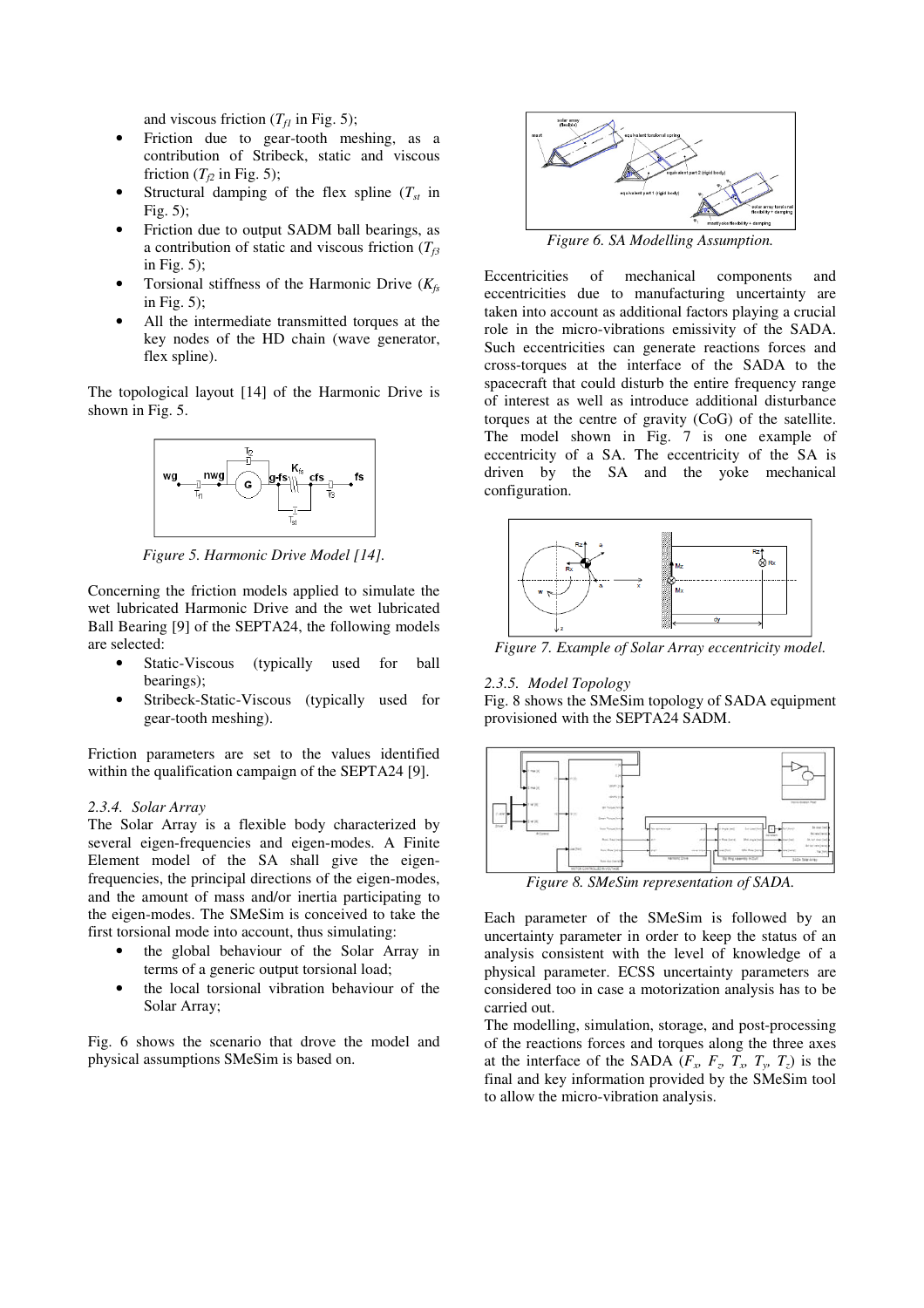### **3. SMESIM VERIFICATION AND VALIDATION**

## **3.1. V&V Approach**

Verification and validation of the tool that will be used itself to support the verification process of the system it simulates, is conducted through the following steps:

- Verification: assessment of the SMeSim that its behaviour and characteristics complies with its specified requirements, especially the ability to reproduce the system;
- Validation: determining that the design process produced the right simulation system, based on the needs expressed by the stakeholders [11], (the users and the department).

Verification is carried out through simulations of the different blocks (different components of the SADA) and assessment of the level of accuracy of the simulation results against available test results and/or literature data.

Validation is carried out through a practical use of the SMeSim tool in the frame of a SEPTA24 running programme, aiming at assessing micro-vibration of the SADM alone and a complete SADA equipment under specified operational conditions.

### **3.2. SMeSim Verification**

The SMeSim verification relies on the ability of reproducing the components of a SADA. Fig. 9 shows the comparison of the SMeSim outcome for a stepper motor controlled in full step current mode, and in microstep current mode, both with a given *Ipeak* value and a given frequency.



*Figure 9. SMeSim Verification – Stepper Motor.* 

Fig. 9 shows that the micro-step control mode leads to torques exerted by the motor of magnitude lower than the full step mode. Moreover the motion of the rotor is as expected smoother for the micro-step mode.

The modularity of the SMeSim and the capability to simulate different electro-mechanical devices is verified in the frequency domain too simulating an actuator different from the SEPTA24. Fig. 10 shows the comparison of the FFT of the exported torques of the SEPTA33 actuator simulated versus tested at a given condition (stepper motor frequency of 100 Hz). The frequency accuracy appears to be lower than 2 Hz, whereas the amplitude accuracy appears to be worth improving, at least for certain frequencies. The verification in the time domain is though pretty good as shown in Fig. 11.



*Figure 10. SMeSim Verification – Exported Torques.* 

| motor frequency<br>$f=100$ Hz | <b>SMeSim</b>      | Experimental<br>SN001/SN002<br>Average | Error |
|-------------------------------|--------------------|----------------------------------------|-------|
| <b>Worst Case Voltage</b>     | 10.4V              | 10.1V                                  | 2.9%  |
| <b>Worst Case Current</b>     | $23.41 \text{ mA}$ | 24.98 mA                               | 6.3%  |
| <b>Worst Case Torque</b>      | $0.140$ Nm         | $0.138$ Nm                             | 1.5%  |
| Current @ 26VDC               | $127.1 \text{ mA}$ | $120.18 \text{ mA}$                    | 5.7%  |
| Torque @ 26VDC                | $0.692$ Nm         | $0.634$ Nm                             | 9%    |
| <b>Motor Margin</b>           | 4.94               | 4.66                                   | 6%    |

*Figure 11. SMeSim Verification – Time Domain.* 

All the blocks belonging to the SMeSim library undergo the verification approach illustrated above, providing good confidence on the simulation tool and justifying the further validation process. This is done through a correlation of each individual component (e.g. gear box, bearings) with test data to reduce uncertainty for certain key figures such as friction, damping, stiffness.

### **3.3. SMeSim Validation**

The key need of the SMeSim is to allow any user verifying a micro-vibration emissivity requirement by analysis. Fig. 12 shows the conceptual roadmap of the validation.



*Figure 12. SMeSim Validation – Concept.*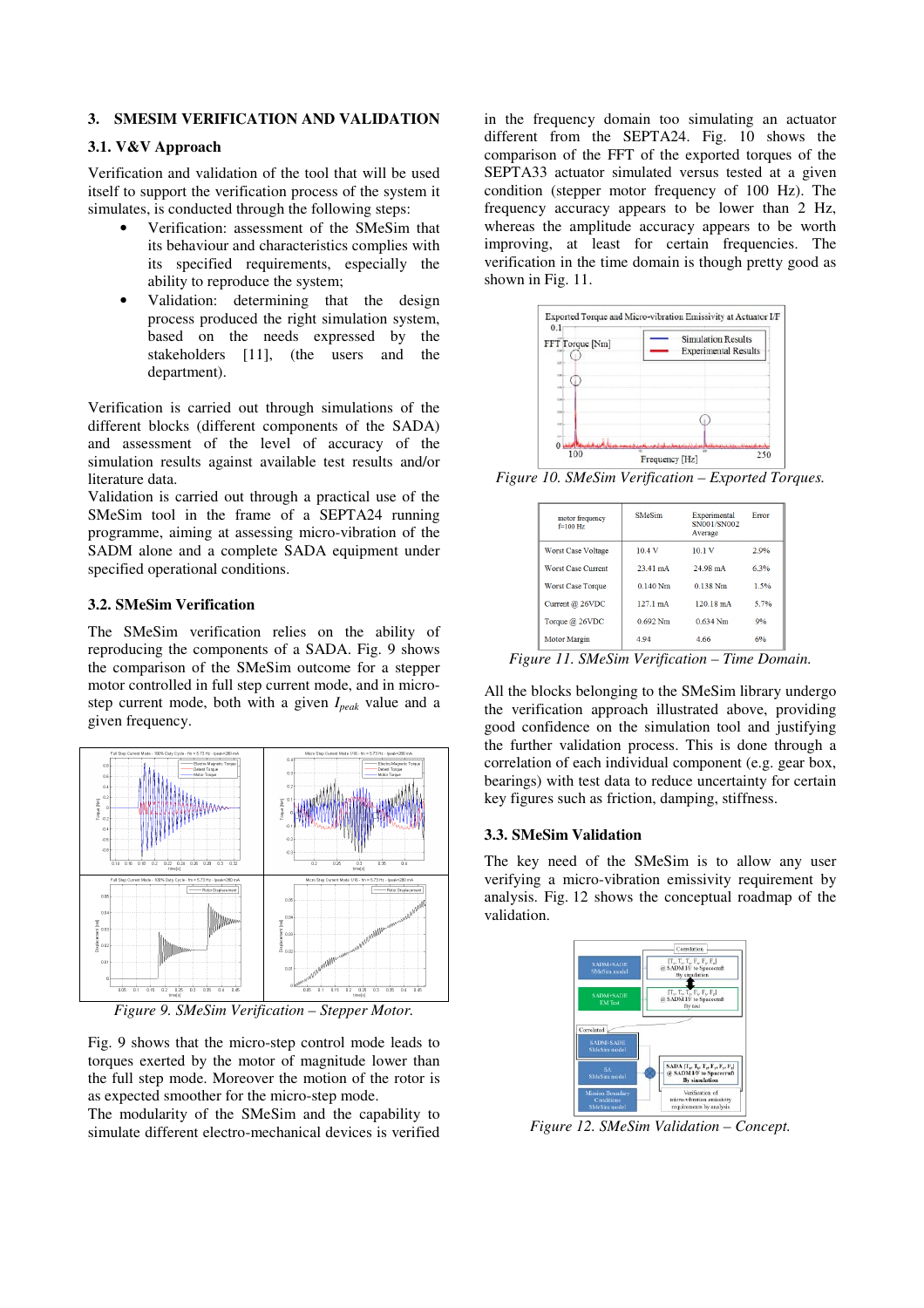The validation relies on the simulation-test correlation driven by the current capability of the test facility: conducting a micro-vibration emissivity test in thermal vacuum cold/hot conditions is today not possible, as well as carrying out the test holding a full scale SA dummy. The correlation is therefore carried out under the operational conditions allowed by state of the art of the test facilities. The SMeSim model parameters are then tuned to be representative of the actual mission boundary conditions (e.g. temperatures, friction values, electro-magnetic constants), and the model itself is enhanced with a block simulating the meaningful dynamics of the SA. The SMeSim model is then used to simulate the complete SADA-SA equipment and get its micro-vibration emissivity prediction in both the time and frequency domain (via FFT algorithms).

Fig. 13 shows tested and simulated micro-vibration torque emissivity about the rotation axis according to the certain parameters associated to the test campaign.



*Figure 13. Output speed 1 rev/day, 64 µsteps 190 mA (The rotation axis is Y for SMeSim, Z for the test).* 

Fig. 13 shows the model suffers a spread of frequency resolution compared to the clear peak of the test. This is due to the time resolution modelling of the drive electronics that can be improved by the use of a block full representative of the driving electronics.

## **4. SEPTA24 PERFORMANCE ASSESSMENT**

SMeSim is used to carry out Design of Experiments (DoE) simulations aiming at generating a characterization of the micro-vibration emissivity budget of a SADA with the SA and the SADE parameterized as indicated in Tab. 3.

|  |  | Table 3. DoE - Parameterization of SA and SADE. |
|--|--|-------------------------------------------------|
|  |  |                                                 |

| <b>Solar Array</b>         | <b>SADE</b>                                |  |
|----------------------------|--------------------------------------------|--|
| Inertia along the rotation | Steps Mode $[1, \frac{1}{2}, \frac{1}{4},$ |  |
| axis                       | 1/8, 1/16, 1/32, 1/64]                     |  |
| $1st$ eigenfrequency along | Peak Current Level                         |  |
| the rotation axis          |                                            |  |

Fig. 14 shows the result of a DoE with modified number of micro-steps, and keeping all the other parameters the same for all the simulations. The higher the number of micro-steps the lower the amplitude of micro-vibration emissivity across a wide frequency range, low and high.

Fig. 15 to 18 show the result of a DoE modifying the inertia and the  $1<sup>st</sup>$  frequency of the Solar Array about the rotation axis, for a motor frequency of 0.7 Hz (64 micro-steps, 0.4 A peak current).





*Figure 16. DoE SA [5:20]Hz.* 



*Figure 17. DoE SA [0:5]Hz.* 



*Figure 18. DoE SA [100:500]Hz.*